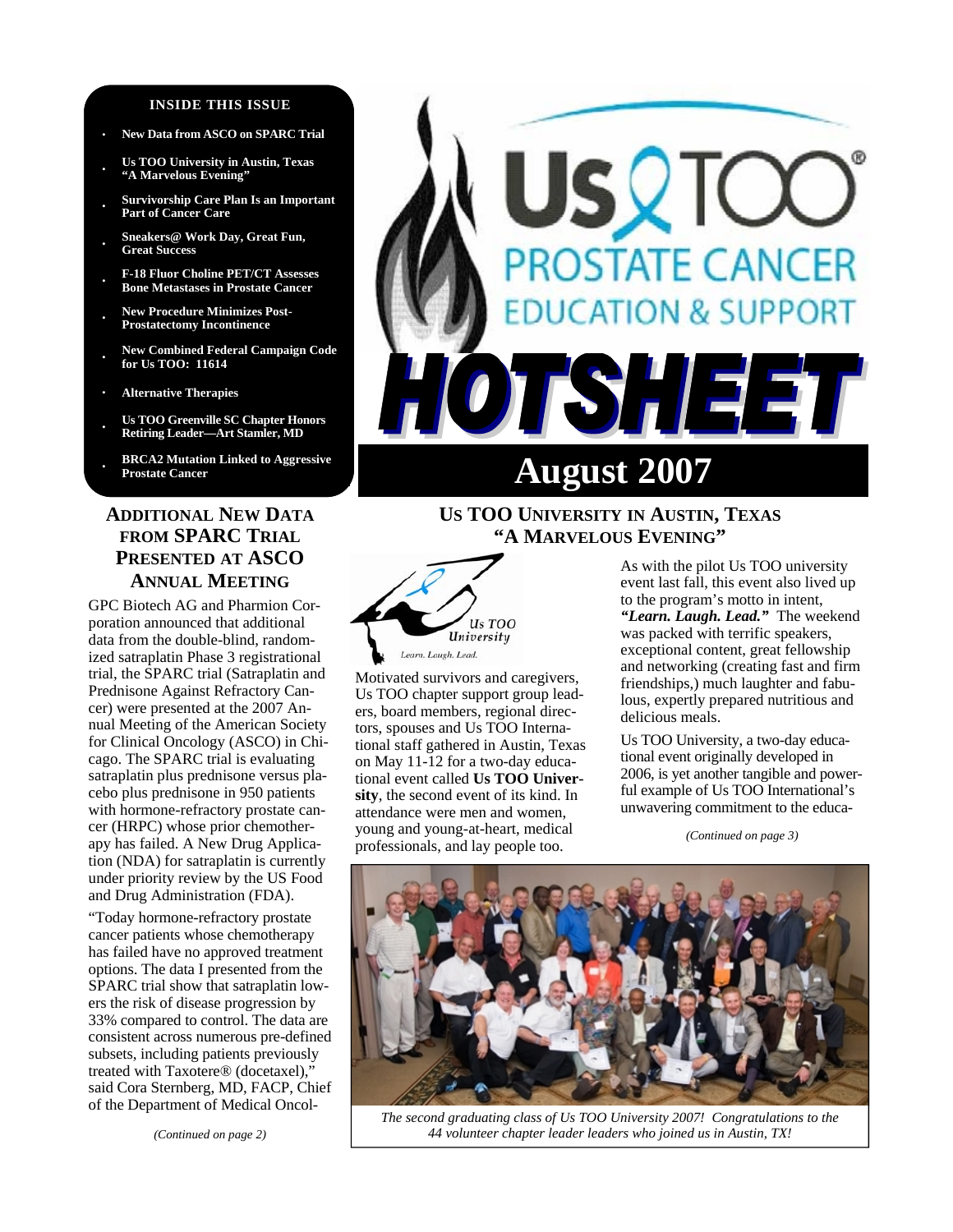#### **PROSTATE CANCER PATIENT SUPPORT - CALL 1-800-80-US TOO, OR GO TO <WWW.USTOO.ORG>**

THIS ISSUE OF THE US TOO PROSTATE CANCER HOTSHEET IS MADE POSSIBLE BY CHARITABLE CONTRIBUTIONS FROM

# **AMGEN** Oncology

AstraZeneca *AND PEOPLE LIKE YOU!* 

ITEMS CONTAINED IN US TOO PUBLICATIONS ARE OBTAINED FROM VARIOUS NEWS SOURCES AND EDITED FOR INCLUSION. WHERE AVAILABLE, A POINT-OF-CONTACT IS PROVIDED.

REFERENCES TO PERSONS, COMPANIES, PRODUCTS OR SERVICES ARE PROVIDED FOR INFORMATION ONLY AND ARE NOT ENDORSEMENTS. READERS SHOULD CONDUCT THEIR OWN RESEARCH INTO ANY PERSON, COMPANY, PRODUCT OR SERVICE, AND CONSULT WITH THEIR LOVED ONES AND PERSONAL PHYSICIAN BEFORE DECIDING ON **ANY** COURSE OF ACTION.

THE INFORMATION AND OPINIONS EXPRESSED IN THIS PUBLICATION ARE NOT RECOMMENDATIONS FOR ANY MEDICAL TREATMENT, PRODUCT SERVICE OR COURSE OF ACTION BY US TOO INTERNA-TIONAL, INC., ITS OFFICERS AND DIRECTORS, OR THE EDITORS OF THIS PUBLICATION. FOR MEDICAL, LEGAL OR OTHER ADVICE, PLEASE CONSULT PROFES-SIONAL(S) OF YOUR CHOICE.

*HOTSHEET* EDITORIAL TEAM: JONATHAN MCDERMED, PHARMD PAMELA BARRETT THOMAS N. KIRK

US TOO INTERNATIONAL STAFF & CONSULTANTS: THOMAS N. KIRK, PRESIDENT AND CEO KAREN BACHER, PROGRAM DIRECTOR PAMELA BARRETT, DEVELOPMENT DIRECTOR TERRI GIBBONS, EXECUTIVE ASSISTANT JAQUELINE KONIECZKA, OFFICE MANAGER DAN REED, DEVELOPMENT & MARKETING COORDINATOR EUGENE WHEELER, UNDERSERVED PROGRAM DIRECTOR ELIZABETH CABALKA, PROGRAM CONSULTANT

#### US TOO BOARD OF DIRECTORS:

*EXECUTIVE COMMITTEE/OFFICERS* JIM KIEFERT, EDD, CHAIRMAN DON LYNAM, PHD, PE, CHD, VICE-CHAIRMAN JOANN HARDY, SECRETARY GREGORY BIELAWSKI, TREASURER THOMAS KIRK, PRESIDENT AND CEO *DIRECTORS:*  CHRIS BENNETT ROBERT FIDOTN, PHD CARL FRANKEL TOM HIATT

GEORGE LEDWITH FRED MILLS BILL PALOS HARRY PINCHOT STUART PORTER RON WITHERSPOON



US TOO INTERNATIONAL, INC. IS INCORPORATED IN THE STATE OF ILLINOIS AND RECOGNIZED AS A 501(C)(3) NOT-FOR-PROFIT CHARITABLE CORPORATION.

#### **DONATIONS / GIFTS TO US TOO ARE TAX DEDUCTIBLE.**

5003 FAIRVIEW AVE. DOWNER'S GROVE, IL 60515 PHONE: (630) 795-1002 / FAX: (630) 795-1602 WEBSITE: WWW.USTOO.ORG

COPYRIGHT 2007, US TOO INTERNATIONAL, INC.

#### **NEW SPARC TRIAL DATA PRESENTED AT ASCO MEETING**

*(continued from page 1)* 

ogy at the San Camillo and Forlanini Hospitals, Rome, Italy and one of the principal investigators of the SPARC registrational trial. "I believe these efficacy results, together with satraplatin's manageable side effect profile, mean that, if approved, satraplatin will represent an important new therapy option for patients with advanced prostate cancer whose prior chemotherapy has failed."

The relative risk (RR) of disease progression favored satraplatin for all prespecified patient subsets, including prior Taxotere use, geographies, and the presence or absence of pain. For each of the 20 subsets presented today, the reduction in RR of disease progression ranged from 26% to 46%, corresponding to hazard ratios (HRs) between 0.74 and 0.54.

Disease progression in the SPARC trial was defined as the first occurrence of any of several types of progression, including radiologic tumor progression (RECIST for soft tissue lesions or two or more new lesions on a bone scan); skeletal-related events (including a bone fracture, bone surgery or initiation of bisphosphonates); symptomatic progression (pain, weight loss, decreased performance status); or death from any cause.

Approximately 37% of patients in the trial progressed by pain and approximately 36% progressed by radiologic evidence. The HR for progression free survival (PFS) for the subset of patients with progressive pain or death was 0.64 (95% CI: 0.51-0.79, p=0.0001), representing a 36% reduction in the RR of progression. The HR for PFS for the subset of patients with radiologic progression or death was identical as was the percentage reduction in the RR of progression. The hazard ratio for PFS for the subset of patients who progressed in ways other than by radiologic findings or pain was 0.86 (95% CI: 0.63-1.17, p =NS).

In accordance with the recommendation of the independent Data Monitoring Board for the SPARC trial, patients who have not progressed continue to be treated and all patients will be followed for overall survival. As previously communicated, the interim

analysis for overall survival conducted in June 2006 showed a trend, although not statistically significant, in favor of the satraplatin arm.

PFS data as observed by the clinical site investigators were also presented today. Compared to the PFS data previously reported, these progression events were not adjudicated by the blinded independent review committee. The HR for PFS for the intent-totreat population per investigator observation was 0.58 (95% CI: 0.50-0.67, p = 0.000000000002). Median time to progression (TTP) was 16.0 weeks for the satraplatin arm versus 6.0 weeks for control. The HR for PFS for the intent-to-treat population treated with prior Taxotere per investigator observation was 0.52 (95% CI: 0.42-0.65, p=0.000000002), with a median TTP of 15.3 weeks for the satraplatin arm compared to 5.6 weeks for control. These data are consistent with the PFS outcomes as adjudicated by the blinded independent review committee.

Safety findings in the SPARC trial were consistent with previous clinical studies involving satraplatin. Myelosuppression (decrease in the production of blood cells by the bone marrow) was the most common adverse reaction associated with satraplatin therapy. Twenty-one percent of patients in the satraplatin arm experienced grade 3 or 4 thrombocytopenia; 14% had grade 3 or 4 leucopenia and 21% had grade 3 or 4 neutropenia. Gastrointestinal disorders were the most frequent non-hematological adverse events (occurring in 57.9% of the patients receiving satraplatin). Eight percent of patients in the satraplatin arm experienced grade 3 or 4 gastrointestinal toxicities, including nausea (1.3%), vomiting (1.6%), diarrhea (2.1%) and constipation (2.1%). Additionally, 5% or less of patients in the satraplatin arm experienced grade 3 or 4 fatigue (1.7%), grade 3 or 4 infections (4.0%) and pulmonary/respiratory grade 3 or 4 toxicities (3.0%).

For more information, please call (609) 524-5884 (in the US) or e-mail <usinvestors@gpc-biotech.com>. *GPC-Biotech, 4 June 2007* 

**US TOO PROSTATE CANCER EDUCATION & SUPPORT HOT SHEET - AUGUST 2007 P. 2**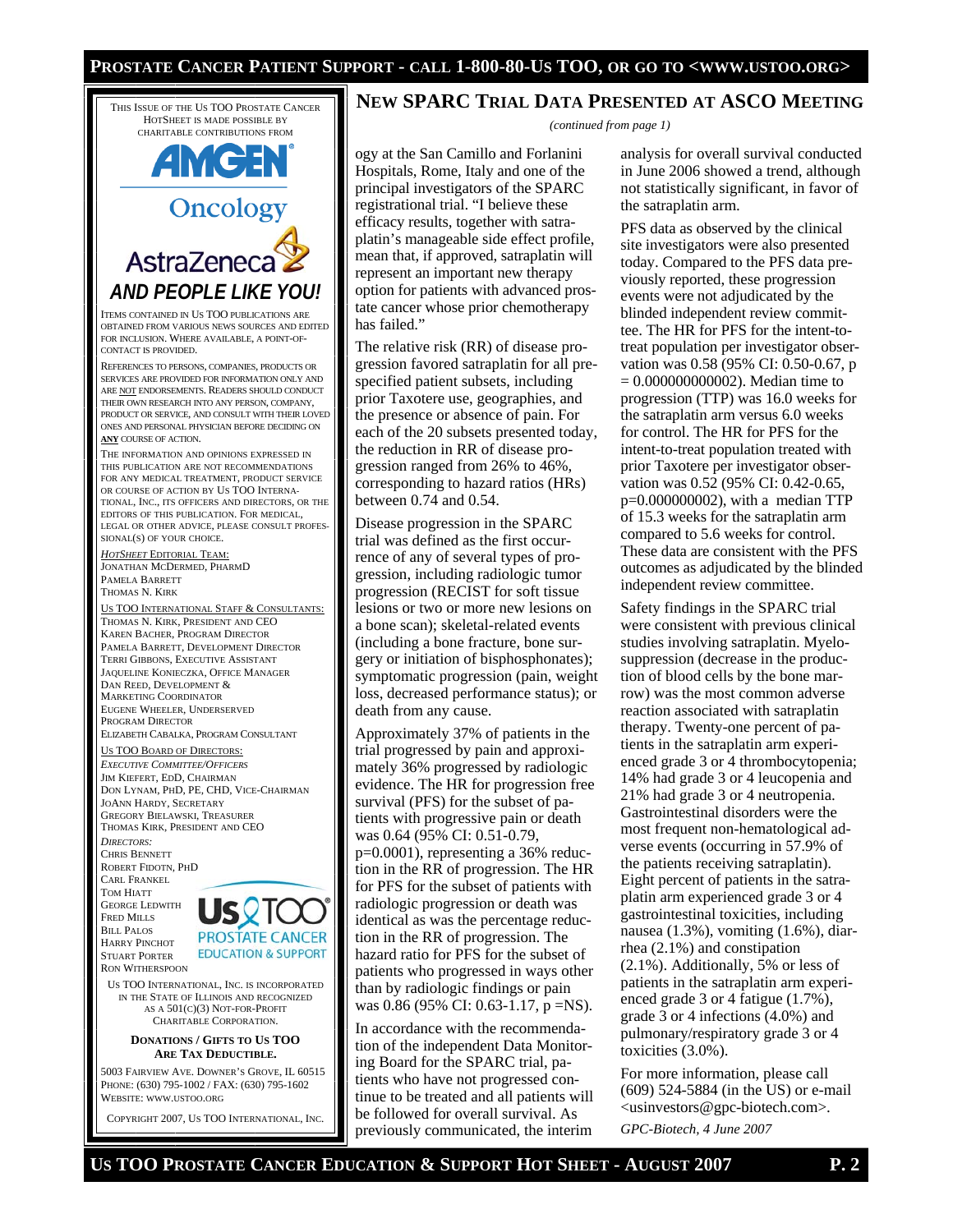# **US TOO UNIVERSITY IN AUSTIN, TEXAS** *(continued from page 1)*



*Us TOO staffer Dan Reed welcomes attendees at the registration desk* 

tion and support of those on the front line of prostate cancer – Us TOO's many volunteer support group leaders.

Us TOO University was designed to equip Us TOO's network of chapter support group volunteers with the skills and information to confidently provide leadership and support to prostate cancer patients and their families in their community.

The weekend began with a community-wide patient education symposium called *"Living Well… with Prostate Cancer."* The evening began with a reception featuring outstanding food and refreshments, music, 17 exhibitors and a silent auction. One hundred and fifty people from the nearby community, as well as Us TOO University students, faculty, exhibitors and spouses, were treated to an evening packed full of information and opportunities to connect with others traveling a similar path.



*Us TOO staff in Austin, L to R: Elizabeth Cabalka, Dan Reed, Pam Barrett, Tom Kirk, Terri Gibbons, Karen Bacher* 

The highlight of the evening was clearly the four breakout sessions featuring some of the brightest and finest from a variety of disciplines.

- Dr. Randy Fagin provided an outstanding session on the Da Vinci robotic prostatectomy
- Kimberlee Sullivan, PhD, discussed incontinence and solutions for living life dry
- A panel featuring Dr. Brian Kansas as well as patient advocates, Jerry and Jo Ann Hardy, provided a lively discussion on Intimacy and Prostate Cancer
- Research physician, Dr. Beth Hellerstadt, presented a powerful session on emerging treatment solutions

Even after the final educational sessions were over, many participants lingered for coffee and conversation well into the late evening.

"This was a MARVELOUS evening," exclaimed one attendee from nearby San Antonio. "I've felt so alone since my diagnosis last month. I now know I am NOT alone and there IS hope and support. Thank you Us TOO!"



*Tom Kirk, President & CEO of Us TOO International, recognizes Us TOO South Austin Chapter Leader Mike Jones for his help in making Us TOO University Austin, Texas such a success!* 

Day-two of Us TOO University featured a wide variety of topics designed to give chapter support group leaders the tools and information to move confidently and successfully into the future. The curriculum featured eight diverse and timely sessions:

- Reaching Out and Growing Your Chapter
- Recognizing and Supporting Emotionally Challenged Individuals
- What Now? Support for those with Advanced Disease
- Planning for the Future of Your Chapter.
- The Unseen Patient: Supporting Companions and Family Members
- From Cure to Comfort: Supporting those Facing End-of-Life Issues
- Advocacy: Key Resource for Making Every Voice Count
- Hot Topics for Chapter Leaders



*Volunteer support group chapter leaders in one of the training workshops on Saturday* 

These sessions, covering a wide variety of topics, were extremely wellreceived and prompted lively discussion among participants. Not only did support group leaders learn from the many presenters, they actively learned from each other as well.

"Wow!" exclaimed one chapter leader. "So many outstanding sessions! I head home with a full tool kit, new friendships and a wealth of information!"

Us TOO University was made possible from generous sponsorship by:

Platinum Supporter

• Sanofi-aventis

Gold Supporters

- Amgen Oncology
- AstraZeneca
- Novacea

#### Silver Supporters

- TAP Pharmaceutical Products
- USHIFU

Blue Ribbon Supporters

- Abbott Oncology
- Endocare
- Indevus Pharmaceuticals
- Intuitive Surgical
- Theragenics Corporation
- Timm Medical Technologies

#### Exhibitors

- American Medical Systems
- Austin American-Statesman
- The Austin Diagnostic Clinic
- Cytogen
- Hospital at Westlake Medical Center *(Continued on page 4)*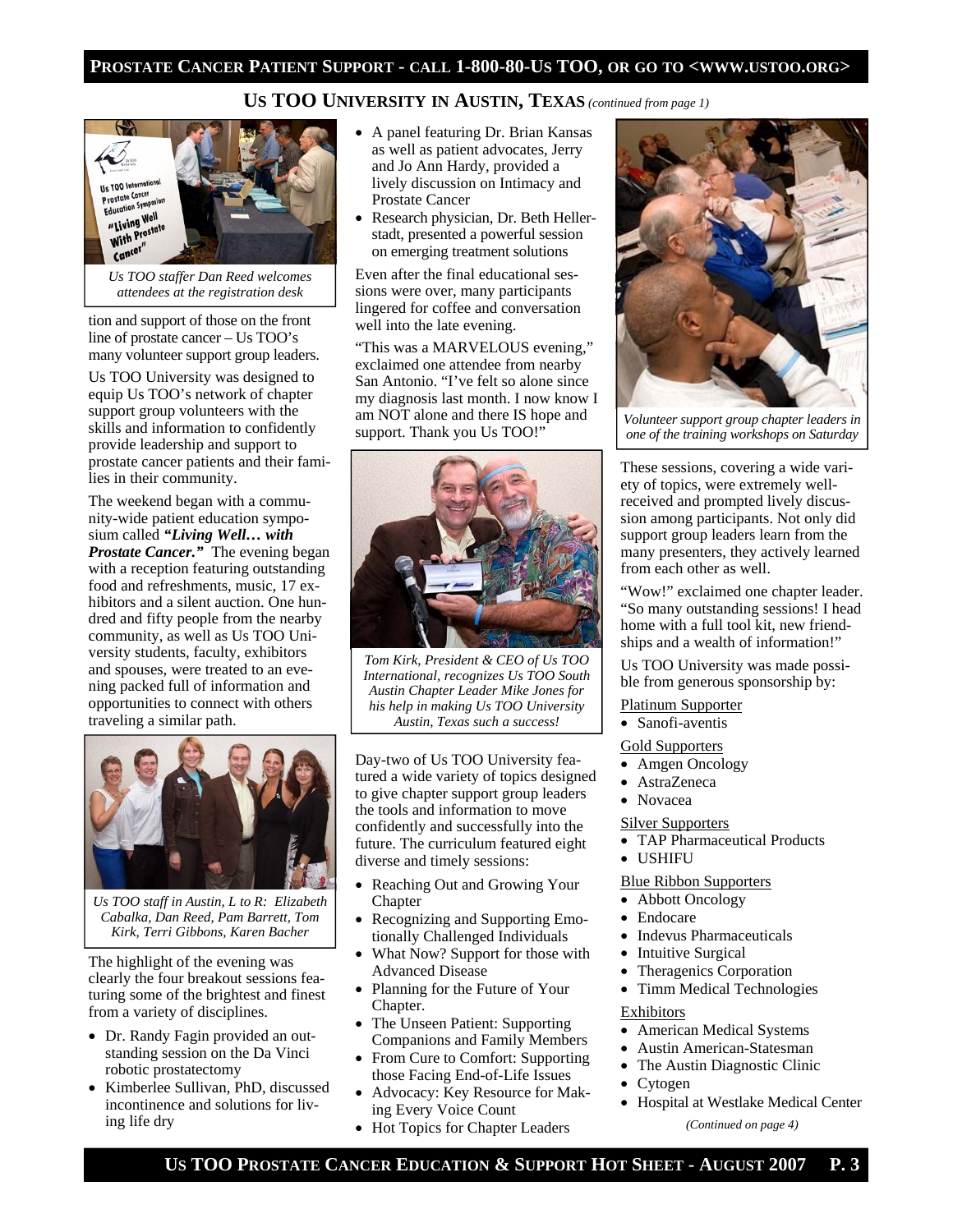#### **SURVIVORSHIP CARE PLAN IS AN IMPORTANT PART OF CANCER CARE**

With many more patients now surviving cancer, drawing up a survivorship care plan and a treatment summary for these individuals has become increasingly important, and yet this "posttreatment phase is a neglected phase of the cancer care trajectory," says Patricia Ganz, MD, from the University of California, Los Angeles Jonsson Comprehensive Cancer Center.

Speaking at a "meet-the-expert" session during the American Society of Clinical Oncology (ASCO) 43rd Annual Meeting, in Chicago, IL, Dr. Ganz commented that the point at

#### **US TOO UNIVERSITY**

*(Continued from page 3)* 

Thanks to our Silent Auction item donors and winning bidders who raised \$350 for Us TOO's mission of patient education and support services!

Donor: Kimberly Sullivan – 3 bottles of wine; winning bidder: Bob Rhoades

Donor: Dick Hartin – VCR recorder/ DVD player; winning bidder: Louis Strohaker

Donor: McAllen Us TOO Chapter – Vita-ProA Institutional food/drink blender; winning bidder: Lamar Berry

Donor: Sylvia Taylor from Theragenics Corporation – iPod mini; winning bidder: Gary Skramstad

A special thanks to our Platinum Program Supporter: Sanofi-aventis! Watch for information about the next Us TOO University scheduled for November 2-3, 2007 in Chicago, IL, as well as other programs hosted in different locations around the United States!



*Friday's Living Well with Prostate Cancer attendees flocked to the exhibit hall to visit with vendors. Blue Ribbon Supporter Timm Medical Technologies' booth is shown here.* 

which cancer patients complete their treatment offers the ideal opportunity to lay down some guidelines for patients to follow to foster their recovery — "this is a teachable moment," she said. However, cancer care is often not very well coordinated between all the specialists involved (surgeons, radiation specialists, medical oncologists) and liaison with the family physician is often poor, and so in many cases that "teachable moment" is lost. In Los Angeles, where she is based, these specialists can be geographically some distance apart, and the family physician is often not involved in the cancer treatment but then needs to take over when the patients has completed the treatment course.

There is no blueprint for cancer survivorship care, Dr. Ganz added. "This is new territory, and those of us running these centers are finding our way." Models exist for other chronic diseases, such as diabetes and asthma, but cancer is different from these diseases and follows a different tempo, she commented. With cancer, there is a crisis at the beginning, right after diagnosis, and then a flurry of activity, with treatment being quick, prompt, and intensive. The treatment is also complex, involving multidisciplinary teams, and it is very toxic and extremely expensive, she continued.

It is essential that all the details of the cancer treatment that have been delivered be recorded in a treatment care summary, Dr. Ganz emphasized. This should record details of the cancer type, with specific details of the tissue involved and stage at diagnosis. It should also contain exact details of the treatment that was delivered, with details of the type and dose of chemotherapy and radiation used, the timing of the schedules that were followed, and all toxicities that were encountered during treatment. In addition, there should be some information on the expected toxicities that may be encountered in the future and advice on how to monitor for late toxicity, as well as recommendations for surveillance for recurrence of the primary cancer or development of a second cancer.

The recommendation for such treatment summary plans was first made in

2005 by the Institute of Medicine in its "From Cancer Patient to Cancer Survivor: Lost in Transition" report and prompted ASCO to work on templates for such plans. The first of these, the colon cancer adjuvant chemotherapy treatment plan and summary template, has recently been completed and was unveiled during the Chicago meeting. Work is in progress now on a similar template for breast cancer, and there are plans to develop templates for many other cancers in the near future.

# **SNEAKERS@WORK DAY GREAT FUN, GREAT SUCCESS**





Thanks to all the companies and chapters who participated in the first annual day for national prostate cancer awareness and action, Sneakers @Work Day!

The easy-to-participate-in "sneakers" event consisted of lacing up sneakers and wearing them to work on June 15, the Friday before Father's Day. Companies and groups that signed up to participate received a kit of awareness materials to promote the event to employees, and each employee who donated as little as \$5 received a pair of blue laces to wear with their sneakers on the event day.

Event participation and proceeds are still being tallied, so please check in next month's Us TOO *HotSheet* for more information!



*To see more Sneakers@Work Day photos, please visit the Us TOO website, <www.ustoo.org/sneakers>.*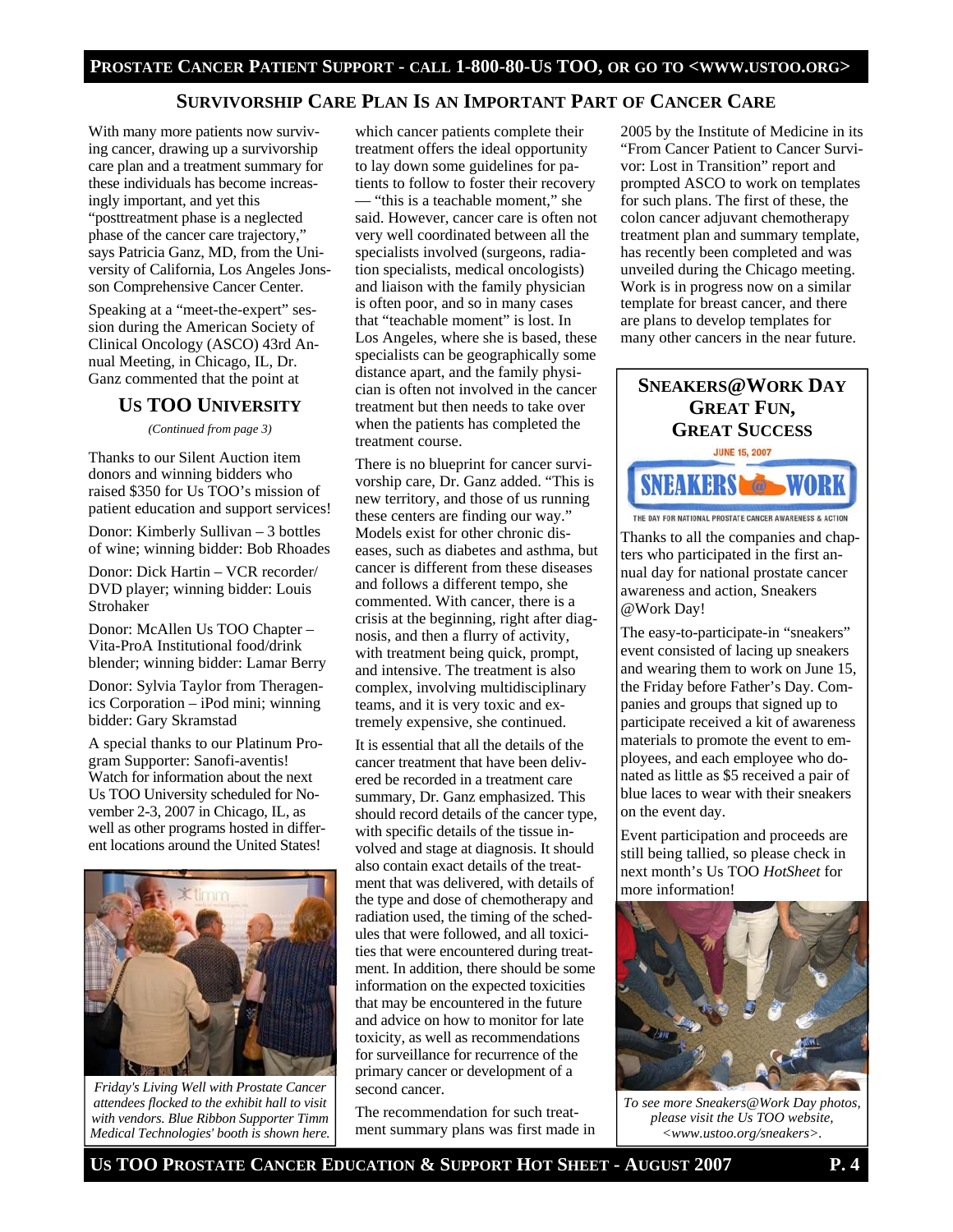# **F-18 FLUOR CHOLINE PET/CT ASSESSES BONE METASTASES IN PATIENTS WITH PROSTATE CANCER**

F-18 fluor choline (FCH), a positron emission tomography (PET)/computed tomography (CT) tracer used to detect malignant lesions in prostate cancer, appears to have potential for assessing bone metastases in patients with prostate cancer. Lead investigator Mohsen Beheshti, MD, from the Department of Nuclear Medicine and Endocrinology, PET/CT Center, St. Vincent's Hospital, Linz, Austria, and another member of his research group presented 3 studies evaluating the use of F-18 FCH PET/CT in prostate cancer at the 54th annual meeting of the Society of Nuclear Medicine. While all 3 studies dealt with F-18 FCH PET/CT, one focused on the effectiveness of this tracer for detecting bone metastases.

The study enrolled 302 men who underwent F-18 FCH PET/CT for preoperative assessment or in response to increased PSA levels. Dual-time-point PET was evaluated to determine its effectiveness for assessing bone lesions. The first PET/CT image acquisition was done approximately 10 minutes after intravenous injection of 4.07 MBq/kg/bw F-18 FCH. Delayed acquisition followed about 90 minutes after the injection.

Dr. Beheshti told Medscape, "In our experience, delay time provides no further information for lymph node metastasis evaluation and prostate evaluation. However, for the assessment of bone metastasis, delayed images provide us with more information.... The intensity increases in delayed images in bone metastasis, but not in the lymph nodes and the soft tissue metastases."

Of the 220 bone lesions detected in 60 patients, 177 were identified as bone metastases and confirmed by other imaging or clinical methods; 41 lesions that lacked follow-up studies or conclusive confirmation were classified as equivocal; 2 rib lesions took up F-18 FCH due to recent fractures. Only 132 lesions were found with CT.

Dr. Beheshti's presentations described an interesting pattern in series of studies comparing F-18 FCH PET/CT with F-18 fluoride PET/CT in the detection of bone metastases. In his interview, he discussed this comparison in more detail. Four phases of bone metastasis were identified with these tracers:

- Early phase (bone marrow) FCH-positive, fluoride-negative;
- Second phase (sclerotic or lytic changes in bone) — FCH-positive, fluoride-positive;
- Third phase (highly dense sclerotic changes) — FCH-negative, fluoride-positive;
- Fourth phase (extremely dense sclerotic lesions) — FCH-negative, fluoride-negative.

"This is a dynamic pattern that we have seen in many patients," Dr. Beheshti added. "In at least 10 patients, we have monitored them at least 6 months."

A strong correlation was also found between the maximum metabolic diameter of lesions detected by F-18 FCH PET/CT and CT results  $(r = 0.93; P)$ < .001). Overall, the value of F-18 FCH PET/CT for assessing metastatic bone lesions in prostate cancer patients was supported. Dr. Beheshti is planning additional investigations into the value of F-18 FCH PET/CT for patients who have undergone hormone therapy.

Another presenter in the session on solid tumors–genitourinary cancers was Bernd Krause, MD, from the Department of Nuclear Medicine, Technische Universität, Munich, Germany. Dr. Krause discussed the use of various tracers for assessing prostate cancer. "The clinically accepted technique nowadays is the C-11 choline PET/ CT," he said, "especially for recurrent disease in prostate cancer. And there is now evolving evidence that for advanced disease and also for bone metastases there is a role."

Dr. Krause observed that one problem with choline-based tracers is their excretion via the kidneys and the bladder. Although furosemide can be used to increase the contrast ratio by stimulating diuresis, there are sometimes problems. "There's a possibility of doing late imaging," he continued. "But still I think for some indications, this poses problems."

*Medscape Medical News, 7 June 2007* 

# **QUICK, INNOVATIVE PROCEDURE HELPS MEN MINIMIZE INCONTINENCE AFTER PROSTATECTOMY**

A team of expert urologic surgeons at New York-Presbyterian Hospital/ Weill Cornell Medical Center has devised a simple, effective means of reconstructing key anatomical structures that ensure continence. They describe the success of the procedure in the journal *Urology*.

"Modifying existing tissues, our technique added only a few minutes to standard robotic prostatectomy, yet attained a 95 percent continence rate among patients 16 weeks after their surgeries," explains lead researcher Dr. Ashutosh K. Tewari, director of robotic prostatectomy and outcomes research at New York-Presbyterian/Weill Cornell and the Ronald P. Lynch Associate Professor of Urologic Oncology at Weill Cornell Medical College.

"This is a real breakthrough in prostate cancer care, as a significant number of patients have post-prostatectomy uri-

*(Continued on page 8)* 



Military and Federal Employees planning to donate to Us TOO in the Combined Federal Campaign held annually Sept 15 - Dec 31, please be aware that OPM has changed their numbering system. In the old system, Us TOO had a 4-digit code: 2865. Us TOO's new 5-digit code is: 11614. Please use this new number on your donation forms. Thank you!

> NEW Us TOO CFC CODE# 11614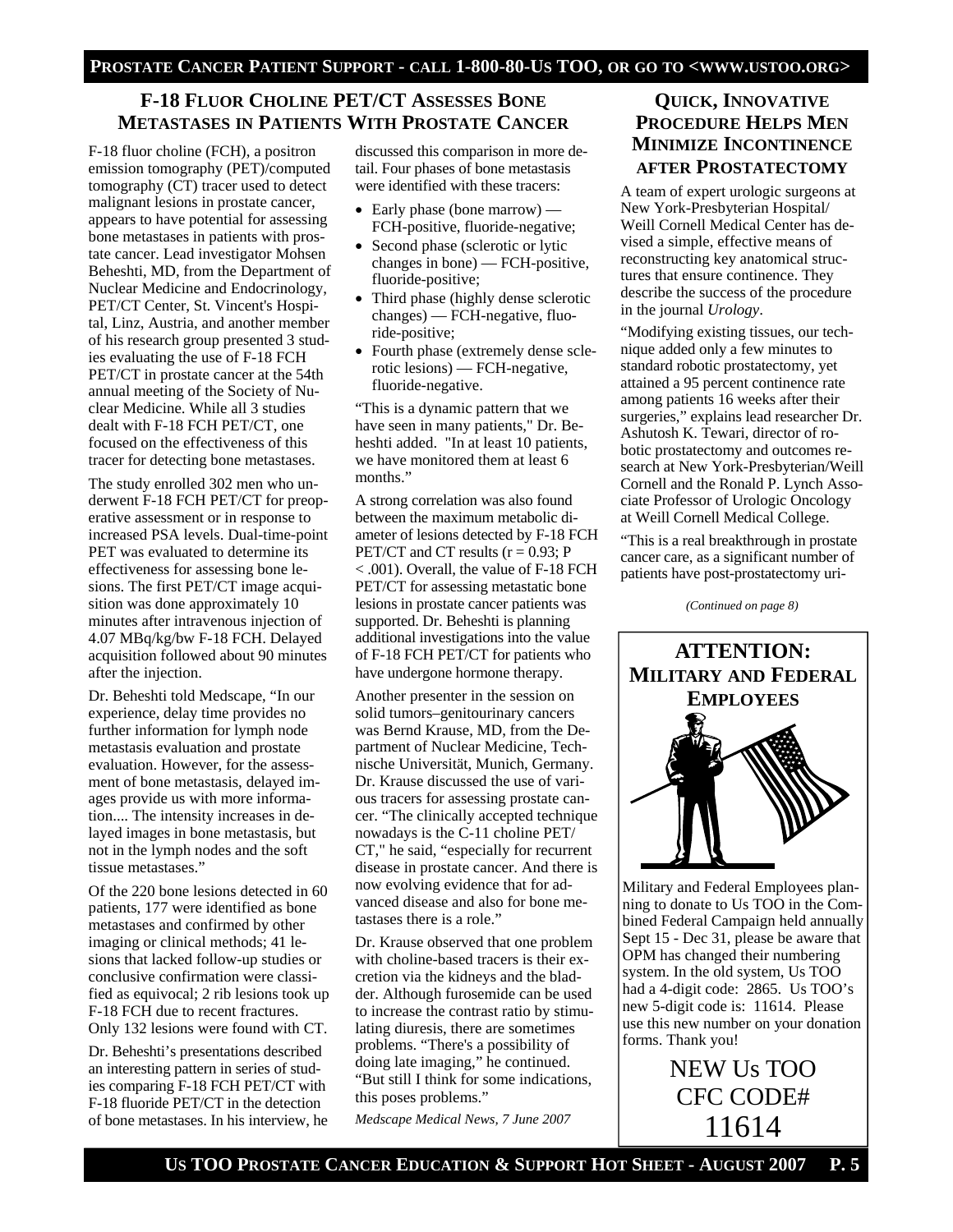#### **ALTERNATIVE THERAPIES**

**Most cancer patients try herbs, vitamins, or other untested treatments in search of relief, or even a cure - Now, scientists are figuring out which ones might really work.** 

Doctors used to toss cancer treatments like ginseng tea into the category of "unproved remedies" along with faith healing and laetrile, the nowdiscredited medicine made from apricot pits that can cause severe poisoning. But the medical profession's disdain didn't stop most cancer patients from trying a wide array of these alternative treatments in their desperate hope for a cure, or at least comfort. Today, scientists are gaining respect for home cancer remedies as carefully designed studies show that some may actually work.

At the American Society of Clinical Oncology (ASCO) 2007 Annual Meeting in June, scientists at major research centers released studies showing that ginseng appears to help patients fight the fatigue that accompanies chemotherapy, while a grain called flaxseed appears to shrink prostate tumors. A third study suggested that ground up shark cartilage -- popularized by the book "Sharks Don't Get Cancer" -- does nothing to help lung cancer patients. But the study's existence underscores the new seriousness about alternative medicine.

"Patients ask me about these things they have snookered away in their purses and pocketbooks: 'Will they help me?' Most of the time, we can't answer," Dr. Bruce D. Cheson , chief of hematology at Georgetown University Hospital in Washington, DC, said at a press conference unveiling the studies. He called the studies, which he had no role in, "some of the first and most rigorous studies" ever of complementary and alternative cancer treatments, adding, "We take our cancer advances wherever we can get them."

So far, the most persuasive evidence concerns treatments that ease the suffering that goes with cancer -- such as nausea, pain, and anxiety. It's harder to show that alternative treatments attack the disease itself. However, a few researchers have raised intriguing possibilities: a small four-year study at Creighton University in Nebraska last week suggested that taking vitamin D supplements reduced the risk of cancer in older women by up to 60 percent.

Longtime observers of alternative

medicine say the most hopeful sign is that leading researchers are moving into the field, applying the same tough standards they would to test conventional medicines. The ginseng, flax, and shark cartilage studies were carried out by researchers at the Mayo Clinic, Duke University Medical Center, and MD Anderson Cancer Center, respectively, all considered among the best cancer centers in the country.

"It's refreshing to see institutions that are well respected in the oncology field . . . applying acceptable, high quality, rigorous standards of proof to look at these things as fairly and dispassionately as possible," said Dr. David Eisenberg , director of the Osher Institute at Harvard Medical School and a leader in research to evaluate complementary and alternative medicine. "If you think of oncologists doing studies like these 10 years ago, there were few, if any."

the number of people dying from cancer is slowly declining, thanks to a big drop in smoking, better screening to catch tumors early, and improvements in treatment such as the availability of Herceptin for breast cancer. Today, two-thirds of those diagnosed with cancer are likely to be alive in five years compared with a 50 percent survival rate in the mid-1970s.

But cancer patients are not willing to rely solely on conventional medical care, turning to alternative treatments - including dietary supplements, herbal remedies, yoga, and acupuncture - about twice the rate of the general public, according to the National Center for Health Statistics. A survey of cancer patients in 2000 showed that they don't tell their doctors about half the time.

For oncologists, the pervasive use of unconventional treatments has long been a problem because they can undermine the patient's care. Research-

*(Continued on page 7)* 

The rising tide of research comes as



# **3RD ANNUAL GREATER CHICAGO PROSTATE CANCER RUN WALK 'N ROLL** We are your fathers. We are your brothers. **PROSTATE CANCER** We are your uncles. We are your partners. We are your colleagues. We are your neighbors. We are your friends. We come in all shapes and sizes. We come trom all different places. We all have different goals and dreams We all have one thing in common... We are one in every six men and We have prostate cancer. know that you can help us in the race against this disease. know that being on a team is better than running the race alone. know that you can make a difference for one man, for every man. join a team today and join the race **Join us on Sunday, Sept. 16, 2007!**  Not in Chicago? Set up a VIRTUAL TEAM! Learn how at **www.ChicagoProstateWalk.org**

or contact Dan Reed at dan@ustoo.org, 630-795-1002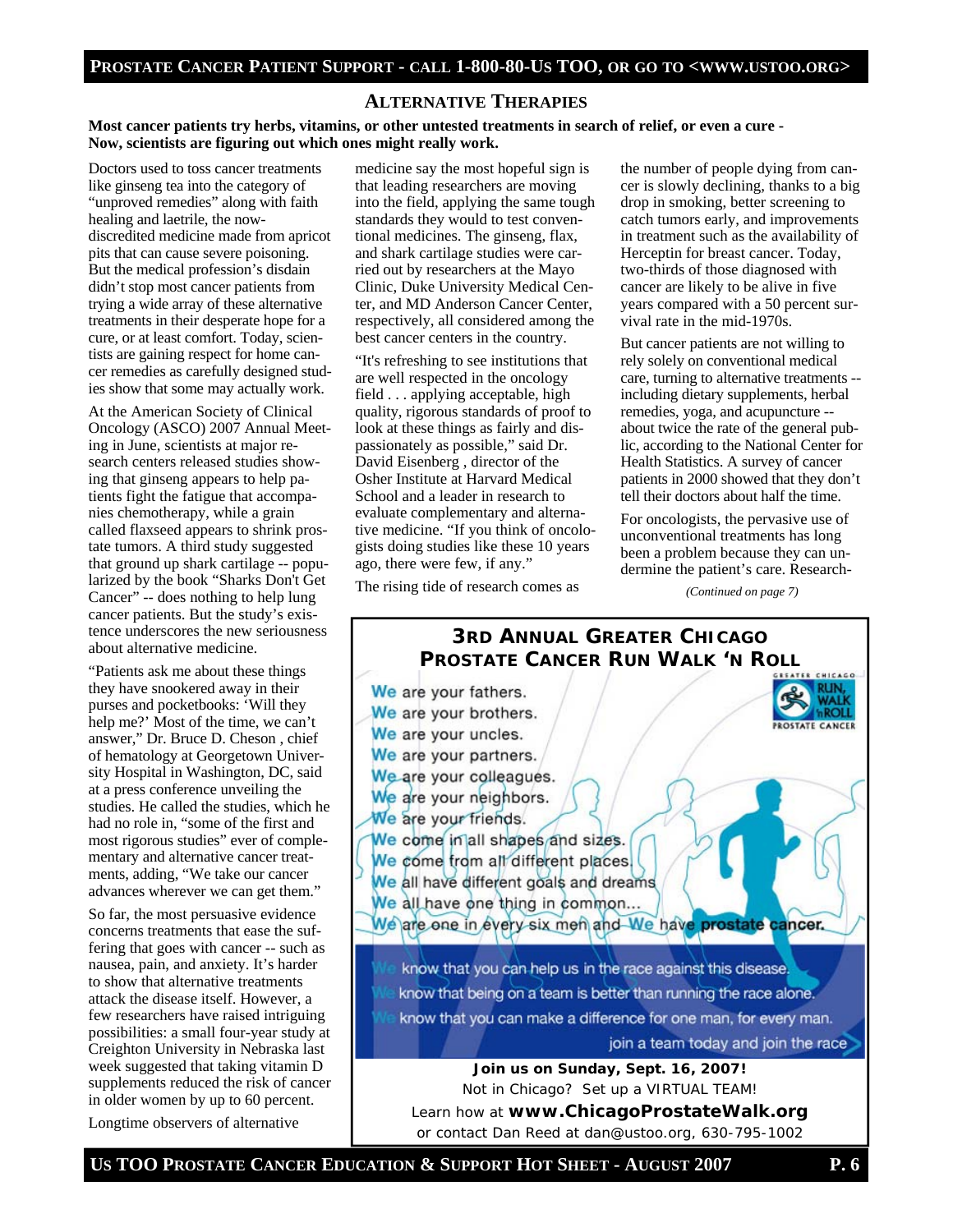## **US TOO GREENVILLE SC CHAPTER HONORS RETIRING LEADER - ART STAMLER, MD**

Arthur Stamler, MD, served as the leader of the Us TOO Greenville, South Carolina Chapter for 10 years, and was honored in June with a retirement party and award from his fellow chapter members. The plaque states: "Presented to Dr. Arthur Stamler for Exceptional Service – Sept. 1998 to June 2007 — as leader of the Us TOO Prostate Cancer Education and Support Group, Harvey Floyd Chapter, Greenville, SC. Your accomplishments will always be remembered… Thank you." In attendance was Roland Young, volunteer Senior Regional Director for Us TOO International, who stated the event "reflected Art's loyalty and great works in our crusade to Educate and Support the prostate cancer survivors and their families. We appreciate his hard work."



*Roland Young (L) and Bob Milks (R) present Dr. Art Stamler (center) with an award honoring his 10-year leadership and service to the Harvey Floyd Chapter in Greenville, SC.* 

### **BRCA2 MUTATION LINKED TO AGGRESSIVE PROSTATE CANCER**

The Icelandic BRCA2 999del5 founder mutation is strongly predictive of aggressive, lethal prostate cancer, according to a report in the June 20th issue of the Journal of the National Cancer Institute (Vol. 99, pp. 929-35, 2007, released online June  $12<sup>th</sup>$ ). Previous reports have tied BRCA2 mutations to the development of prostate cancer, but it was unclear if they also influenced progression of the disease, lead author Dr. Laufey Tryggvadottir, from the Icelandic Cancer Registry in Reykjavik, and colleagues note.

In the current study, the researchers assessed the occurrence of the BRCA2 999del5 mutation in 527 prostate cancer patients and then compared survival, disease stage, and tumor grade between carriers and non-carriers. Thirty patients (5.7%) carried the mutation, the report indicates. Carriage of the mutation was associated with a younger age at diagnosis (69 vs. 74 years for non-carriers), more advanced disease stage, and higher tumor grade.

The mutation was also strongly linked to survival. Median survival for carriers was just 2.1 years compared with 12.4 years for non-carriers. After adjusting for stage and tumor grade, the hazard ratio for dying from prostate cancer was 2.35 for BRCA2 carriers

*(Continued on page 8)* 

#### **ALTERNATIVE THERAPIES**

*(Continued from page 6)* 

ers caution women with breast cancer against taking soy supplements, for example, because they contain isoflavonoids that may partially neutralize the Tamoxifen that helps prevent cancer recurrence.

"Just saying that it's a vitamin or a leafy green something or other doesn't mean it doesn't have potential side effects," said Cheson, speaking at the 2007 ASCO meeting in Chicago.

The National Cancer Institute spends more than \$120 million a year supporting studies of complementary and alternative cancer treatments, such as the largest-ever study of prostate cancer prevention, now underway, and the shark cartilage research. Already, NCIfunded studies have shown that vitamin E does not protect women against cancer, but a low-fat diet may help women avoid breast cancer recurrence.

However, scientists have struggled to apply scientific methods to a largely unregulated industry when they can't be sure that the ginseng tea on store shelves contained ginseng. In the research released in June, scientists took pains to avoid similar pitfalls, obtaining their natural alternatives from reputable suppliers rather than taking it off the shelf. They were also careful to avoid the hyperbole that often surrounds alternative cancer treatments. For instance, Debra Barton, lead researcher on the ginseng study at the Mayo Clinic in Minnesota, said she would want a larger study before she would recommend routine use of ginseng to combat fatigue.

Wendy Demark-Wahnefried of Duke University in North Carolina was measured in her conclusions about the role of flaxseed in fighting prostate cancer. Flax, a grain widely used in medieval foods, is unusually high in omega-3 fatty acids and lignans, both believed to have cancer-fighting properties. Her analysis of surgically removed prostate glands showed that the disease was growing 30 to 40 percent more slowly in men who had eaten flax supplements in the weeks before the surgery.

Researchers will need years to sort out the science behind alternative cancer treatments and to determine what

*(Continued on page 8)*